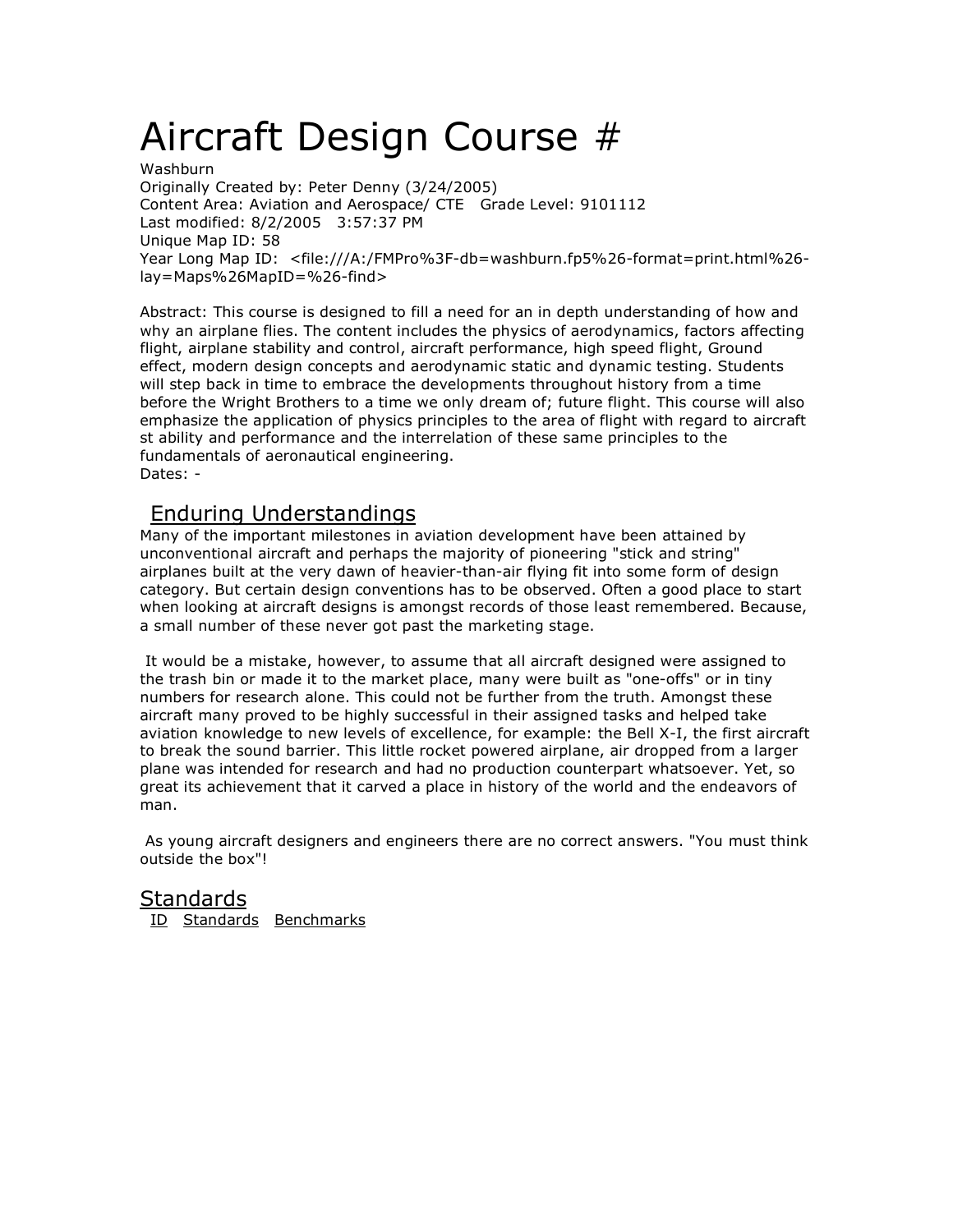After successfully completing this course, the student will be able to:

1. Demonstrate an understanding of the science of aerodynamics.

2. Explore, analyze and discuss the relationship between the components of lift, weight, thrust and drag. To discover why these are such an issue with aircraft design and flight. 3. Demonstrate a knowledge of aircraft performance parameters and the factors that influence them.

4. Demonstrate knowledge of aircraft stability and control parameters and the factors that influence them.

5. Demonstrate knowledge of the many factors that impede high speed flight.

6. Demonstrate knowledge of the variety of design concepts and how these concepts have evolved over time.

7. Understand the various aircraft construction techniques and materials employed to build aircraft over the years and into the future.

8. Be knowledgeable about famous designers of aircraft.

9. Will understand what educational requirements are needed to pursue a career in this line of work.

10. Will have developed sound sketching skills and "Blueprint" interpretation skills. 11. Will have produced a "One-Off" design, test in the University of Minnesota's Aeronautical Engineering Department's wind tunnel. The student will document all the data and produce a full report on his/her findings.

## Essential Questions

1. What were the influential issues that spurred the Wright Brothers not to give up on their endeavor to invent a successful heavier-than-air controllable airplane?

2. What were some of the landmark developments in aviation prior to WWI?

3. What were some of the experimental developments that aviation scientists had to overcome?

4. Which of the above developments remain today?

5. What would it be like to live the life of a "Test Pilot"?

6. Will aeronautical engineers ever achieve the perfect design?

7. What evolutionary trends have taken place with materials development?

8. How has the airplane changed over the years? Why?

9. When did chemistry enter the world of aircraft design?

10. What role does the psychologist play in the design of aircraft?

11. How has the development of "Fly-by-wire allow the technical advances to take place in advanced airplane design? Why was this a giant leap forward?

12. Will the pilot become redundant? When? What needs to be achieved for this to happen?

13. What are the mediums that aircraft are constructed from? Why are there differences? Are any better than the other?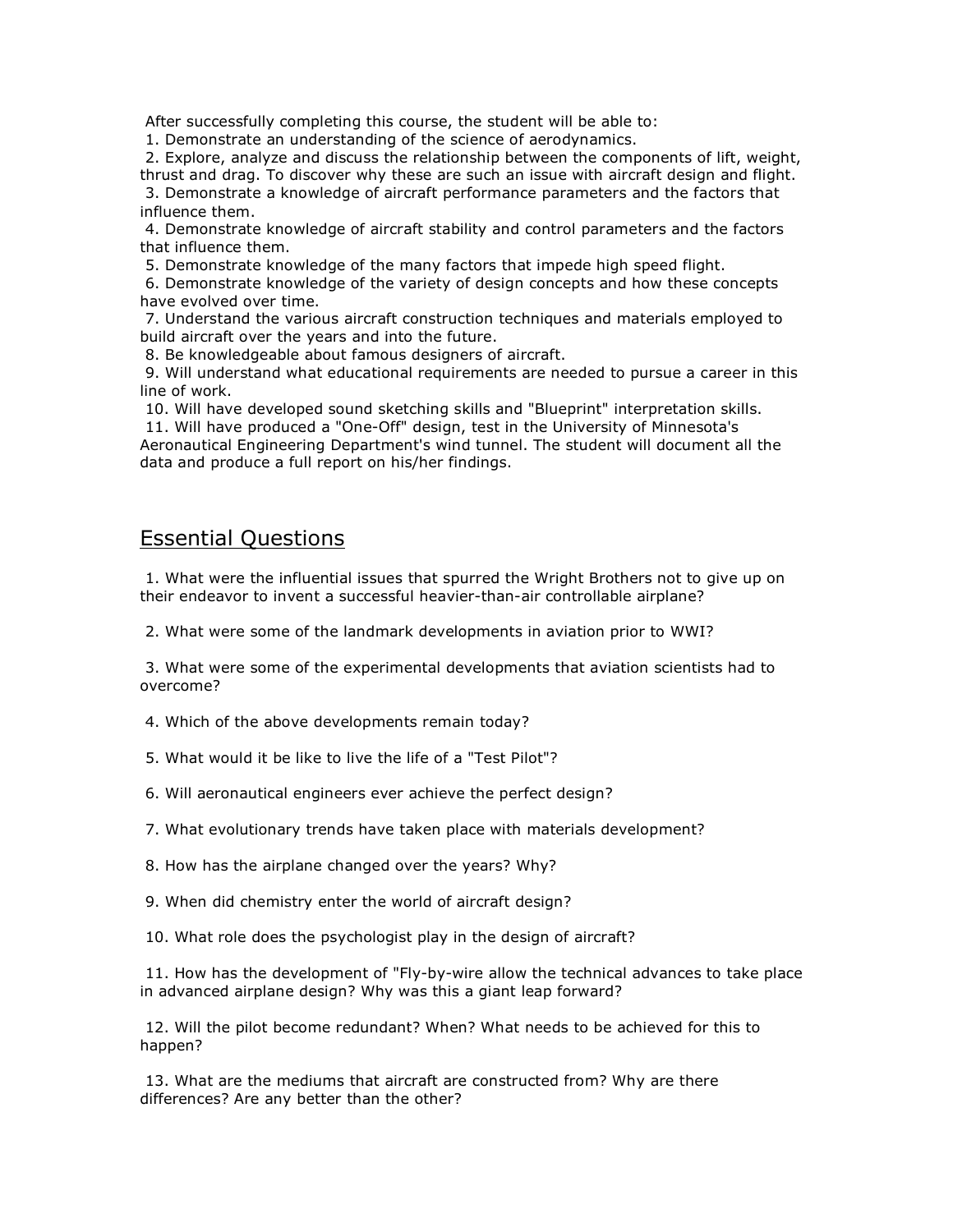14. Flight took place for the first time over 100 years ago, look to the future and to the aeronautical engineer. What designs of airplanes will your grand children take for granted? What will these airplanes look like?

## **Concepts**

Designing Aircraft:

The conceptual design phase is the most important part of the design process. It consists of:

Make a wish list of what you want the airplane to do. (These are preliminary specifications).

Size, lifting and control surfaces.

Select and design airfoils. Many projects such as; the variable wing geometry, high speed aircraft, the Lancair and Stallion, the jump start gyroplane, the Acro I, have required special airfoils.

Make a three view drawing of aircraft.

Make an inboard profile layout showing location of all major components.

Perform a weight, balance and stability check and rearrange components to meet requirements.

Calculate performance.

Make an isometric drawing to show what the design looks like.

Final airplane specifications.

Once the conceptual design has been completed by the student, discussions can begin on what the student sees regarding the structural design. This includes:

The structural design by carving from balsa wood to produce a mock-up.

Decide and design the undercarriage, fixed or retractable.

Design the fuselage, pressurized or non-pressurized.

Discuss loads and stress analysis.

Discuss how finite element analysis for composites, metallic structures, buckling, liner/nonlinear static analysis, shock analysis, random vibration.

Discuss the science behind flutter analysis.

Discuss the design of lightning strike protection.

Discuss icing protection system designs.

Discuss propeller designs.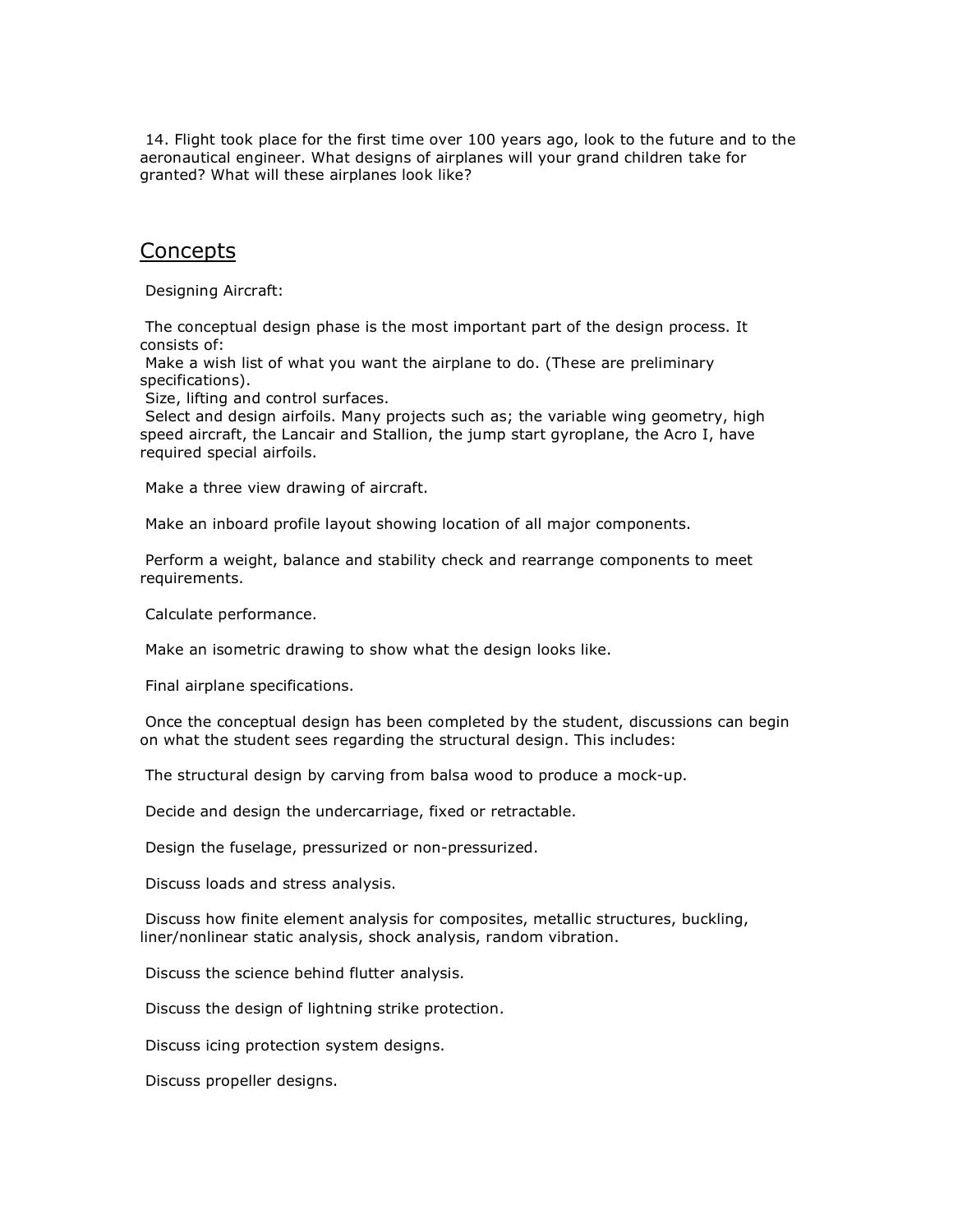Discuss materials testing at ambient and elevated temperature.

Discuss the role of "Test Pilot" and "Proto Stage" of development.

## **Skills**

The skills students will gain from this course are as follows:

1. The student will be able to apply and use the "Design Process" model.

2. The student will be able to set up, operate and evaluate findings from wind tunnel testing.

3. The student will be able to communicate in a technical way.

- 4. The student will develop teaming skills.
- 5. The student will understand cross-curriculum processes.
- 6. The student will develop good sketching skills.
- 7. The student will develop good workshop safety skills.
- 8. The student will develop good research skills.
- 9. The student will demonstrate skills in research evaluation.

10. The student will demonstrate an understanding of career options and who employs aeronautical design engineers.

## Summative Assessment

#### Title:

Research and Analysis and Assessment Instruments

#### Description:

The students will engage in the development of research papers, building models to conduct tests in wind tunnels and convey their findings to the class.

There will be three major assignments over the course of one semester:

A research assignment focusing on a famous airplane designer.

The second assignment will be designing an airfoil section and testing the airfoil section in a wind tunnel. The results will be collected and presented to the class.

The third assignment will be to construct a scale balsa model of a unusual airplane (taken from internet research). This model upon completion, will be tested in the wind tunnel at the University of Minnesota.

## Formative Instruction/Assessments

The content of this course is based on a 16 week semester program. All the topics are sequential and will follow a pattern that will lead the student smoothly from one unit of work to the next.

Week 1. Study Skills, Research skills, note taking, assignment testing skills. The passion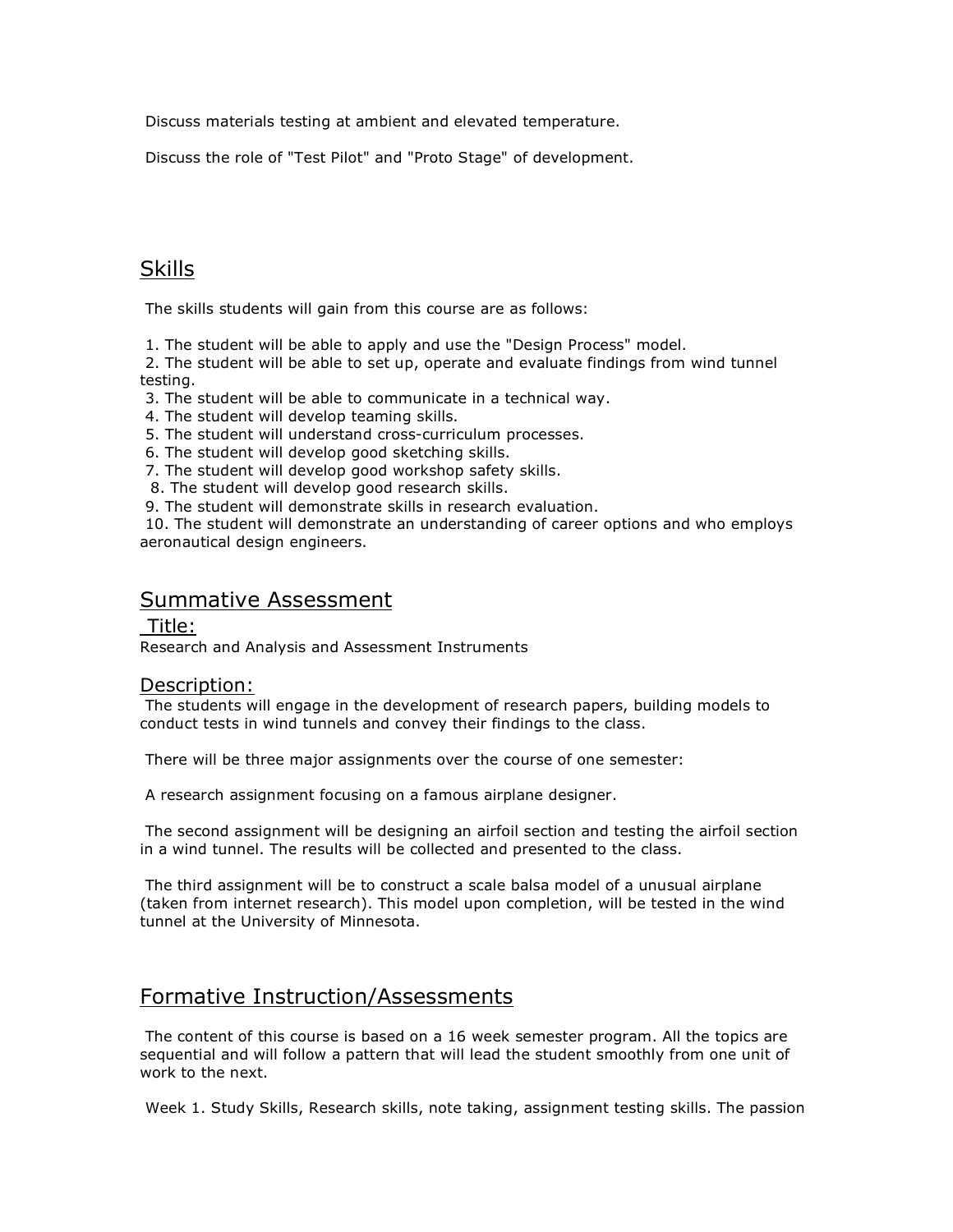necessary to be in this industry.

#### Unit 1. What is Aerodynamics?

A brief look at the birth of aviation and the frustrations of "getting it right". Aerostatics, Heavier-than-air flight. The science behind aerodynamics.

#### Unit 2. What is lift? How is this generated?

The physics of the all important "lift". Pressure distribution and pitching moments. The stall. Airfoil development and designation. Wing lift and span effects. Span-wise lift and stall sequences. Lift coefficient and lift quantity. Lift from a momentum change consideration. Flaps and other devices for controlling lift.

Unit 3. Drag; and all those things that hang off an airplane.

Parasite drag. Skin friction and boundary layers. Wakes and pressure drag. Drag coefficient. Induced drag. Total drag. Equivalent flat plate area. Special types of parasite drag. Ground effect.

Unit 4. Performance. Level flight performance. Jet engines. Reciprocating engines. Superchargers. Propellers.

Unit 5. Why are there different types of Power Plants? In-line. Radial. Vee. Horizontal opposed. Twin engines, Pusher and tractor. Turboprop. Turbojet and turbofan. First major assignment- A report on a historical aircraft designer.

Unit 6. Stability and Control.

The meaning of stability. Airplane axes. Longitudinal stability. Dynamic stability. Center of gravity effects. Controls in the airplane. Directional stability. Lateral stability.

Unit 7. Cockpit design.

The psychology behind different designs. Why are instruments designed the way they are. what colors work better for the pilot. comfort and functionality.

Unit 8. Aircraft Design the practical application.

Design specifications. Airworthiness requirements, Design phases. Initial conception. Fuselage designs. Wing designs. Power Plant selections. Landing gear configurations. Tail designs.

Unit 9. Aerodynamic testing.

History of wind tunnels. Wind tunnel designs. Types of wind tunnel tests. High-speed wind tunnels. Flight testing. Field trip to the U of M. (Dept of Aeronautical Engineering.)

Unit 10. Modern design concepts.

Design evolution. Canards. Flying wing. Effective aspect ratio devices. Swept wings. Modern airfoil design. Second major assignment- Airfoil design and wind tunnel testing.

Unit 11. Practical applications. (Lab work).

Workshop safety. Tools, equipment and their safe use. Wood construction. Metal construction. Composite materials. The design of an airplane with a maximum wingspan of 18 inches and a maximum length of 18 inches. This model will be tested in a wind tunnel at the U of M.

Unit 12. Career Investigation.